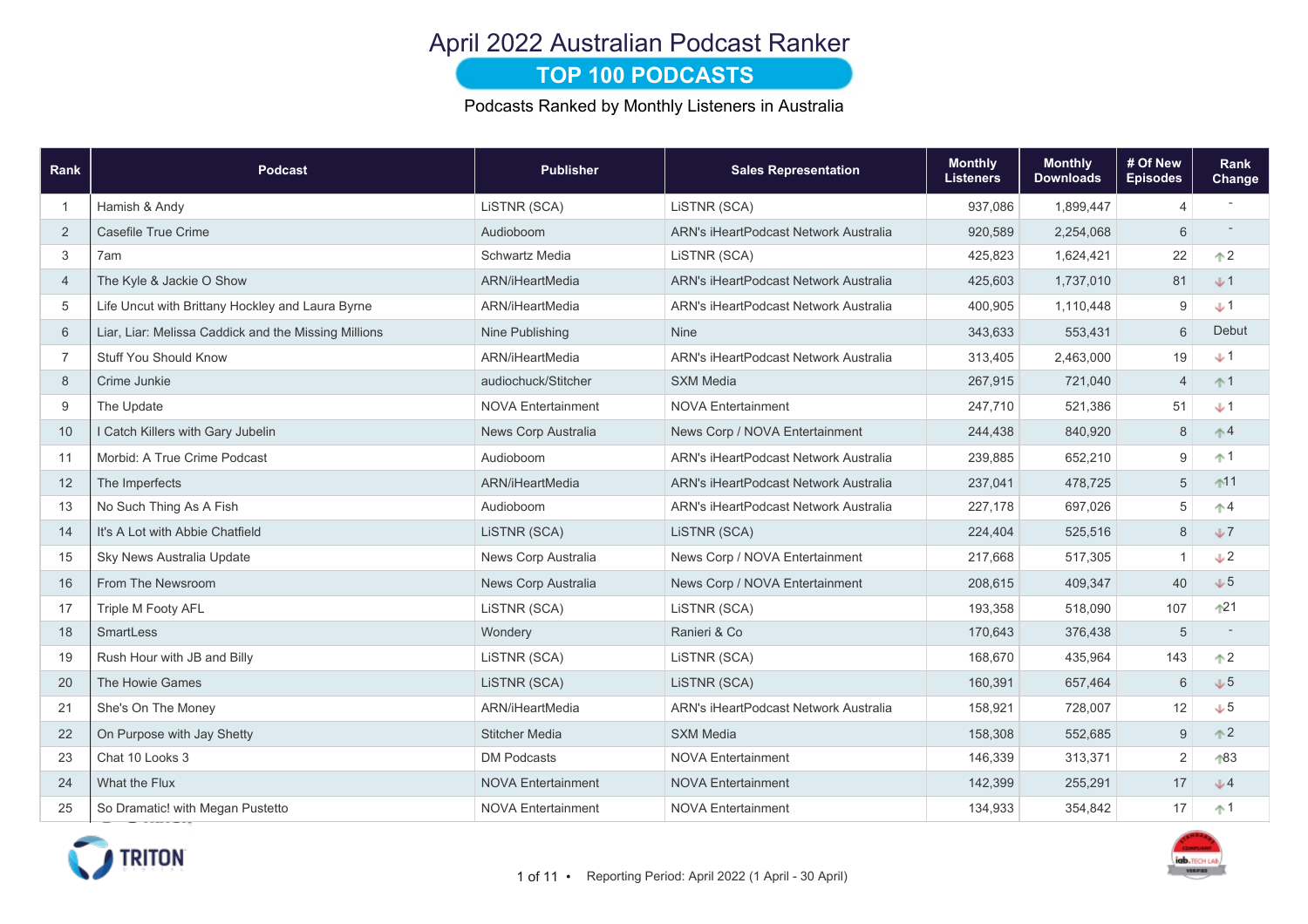### TOP 100 PODCASTS

| Rank | Podcast                                                            | <b>Publisher</b>                   | <b>Sales Representation</b>                  | <b>Monthly</b><br><b>Listeners</b> | <b>Monthly</b><br><b>Downloads</b> | # Of New<br><b>Episodes</b> | <b>Rank</b><br>Change |
|------|--------------------------------------------------------------------|------------------------------------|----------------------------------------------|------------------------------------|------------------------------------|-----------------------------|-----------------------|
| 26   | Just the Gist                                                      | LiSTNR (SCA)                       | LISTNR (SCA)                                 | 133,671                            | 268,778                            | 5                           | $+1$                  |
| 27   | My Favorite Murder with Karen Kilgariff and Georgia Hards. Wondery |                                    | Ranieri & Co                                 | 131,249                            | 441,070                            | $\delta$                    | $+8$                  |
| 28   | The Scorecard with Liam Flanagan                                   | LISTNR (SCA)                       | LISTNR (SCA)                                 | 127,535                            | 193,649                            | 19                          | $+6$                  |
| 29   | The Briefing                                                       | LISTNR (SCA)                       | LISTNR (SCA)                                 | 127,141                            | 474,899                            | 25                          | J <sub>4</sub>        |
| 30   | Life and Crimes with Andrew Rule                                   | News Corp Australia                | News Corp / NOVA Entertainment               | 125.509                            | 360,405                            | 5                           |                       |
| 31   | The Matty Johns podcast                                            | News Corp Australia                | News Corp / NOVA Entertainment               | 122,634                            | 328,973                            | 9                           | $\uparrow$ 2          |
| 32   | Nine News                                                          | Nine Radio                         | Nine                                         | 113,151                            | 246,980                            | 499                         | $+4$                  |
| 33   | News with                                                          | Nine Publishing                    | Nine                                         | 111,787                            | 402,968                            | 22                          | Debut                 |
| 34   | <b>SEN Breakfast</b>                                               | Sports Entertainment Network (SEN) | Sports Entertainment Network (SEN)           | 105,666                            | 1,425,540                          | 214                         | $\sqrt{2}$            |
| 35   | Please Explain                                                     | Nine Publishing                    | <b>Nine</b>                                  | 102,874                            | 471,533                            | 25                          |                       |
| 36   | <b>Freakonomics Radio</b>                                          | <b>Stitcher Media</b>              | <b>SXM Media</b>                             | 101,700                            | 314,353                            | $\overline{4}$              |                       |
| 37   | Last Podcast On The Left                                           | <b>Stitcher Media</b>              | <b>SXM Media</b>                             | 98,797                             | 423,121                            | $9\,$                       | $+2$                  |
| 38   | Shandee's Story                                                    | News Corp Australia                | News Corp / NOVA Entertainment               | 98,716                             | 206,516                            | $\mathbf 0$                 | L28                   |
| 39   | Conan O'Brien Needs A Friend                                       | <b>Stitcher Media</b>              | <b>SXM Media</b>                             | 94,410                             | 266,593                            | $\,8\,$                     | $\uparrow$ 3          |
| 40   | The Mindset Mentor                                                 | ARN/iHeartMedia                    | ARN's iHeartPodcast Network Australia        | 92.711                             | 530,845                            | 19                          | J6                    |
| 41   | The Betoota Advocate Podcast                                       | <b>DM Podcasts</b>                 | <b>NOVA Entertainment</b>                    | 91,800                             | 194,743                            | 11                          | $\uparrow$ 3          |
| 42   | 99% Invisible                                                      | <b>Stitcher Media</b>              | <b>SXM Media</b>                             | 90,564                             | 244,286                            | $\overline{4}$              | $+2$                  |
| 43   | The Marty Sheargold Show - Triple M Melbourne                      | LISTNR (SCA)                       | LISTNR (SCA)                                 | 89,567                             | 268,163                            | 37                          | $+14$                 |
| 44   | Toni and Ryan                                                      | ARN/iHeartMedia                    | ARN's iHeartPodcast Network Australia        | 88,604                             | 241,341                            | 16                          | $+7$                  |
| 45   | <b>Behind the Bastards</b>                                         | ARN/iHeartMedia                    | <b>ARN's iHeartPodcast Network Australia</b> | 86,238                             | 283,309                            | 10                          | $+1$                  |
| 46   | Super Soul                                                         | <b>Stitcher Media</b>              | <b>SXM Media</b>                             | 85,393                             | 336,382                            | 4                           | $+1$                  |
| 47   | F1: Beyond The Grid                                                | Audioboom                          | <b>ARN's iHeartPodcast Network Australia</b> | 80,389                             | 171,365                            | $\sqrt{5}$                  | $*16$                 |
| 48   | Cautionary Tales with Tim Harford                                  | ARN/iHeartMedia                    | ARN's iHeartPodcast Network Australia        | 80,193                             | 172,950                            | 5                           | $*35$                 |
| 49   | 2 Bears, 1 Cave with Tom Segura & Bert Kreischer                   | <b>Stitcher Media</b>              | <b>SXM Media</b>                             | 79,034                             | 135,653                            | $\overline{4}$              | $+1$                  |
| 50   | Whateley                                                           | Sports Entertainment Network (SEN) | Sports Entertainment Network (SEN)           | 78,400                             | 975,323                            | 132                         | $+9$                  |

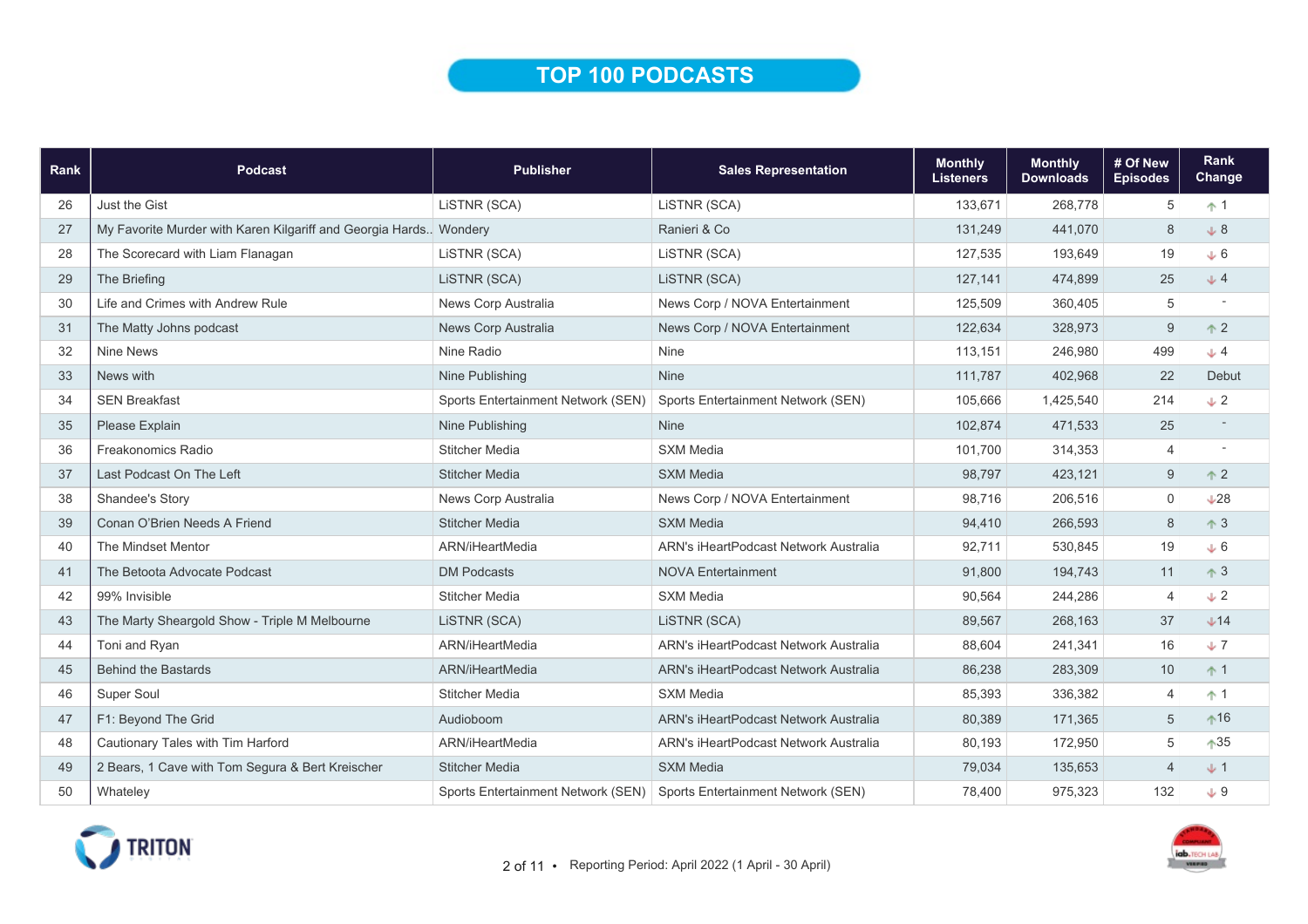# TOP 100 PODCASTS

| Rank | Podcast                                           | <b>Publisher</b>          | <b>Sales Representation</b>                  | <b>Monthly</b><br><b>Listeners</b> | <b>Monthly</b><br><b>Downloads</b> | # Of New<br><b>Episodes</b> | Rank<br>Change |
|------|---------------------------------------------------|---------------------------|----------------------------------------------|------------------------------------|------------------------------------|-----------------------------|----------------|
| 51   | I've Got News For You                             | News Corp Australia       | News Corp / NOVA Entertainment               | 77,942                             | 92,328                             | 17                          | $+6$           |
| 52   | <b>IMPAULSIVE</b>                                 | ARN/iHeartMedia           | <b>ARN's iHeartPodcast Network Australia</b> | 77,616                             | 147,242                            | 5                           | $+7$           |
| 53   | <b>Hidden Brain</b>                               | <b>Hidden Brain Media</b> | Hidden Brain Media/Stitcher                  | 72,027                             | 222,565                            | 5                           |                |
| 54   | <b>Office Ladies</b>                              | <b>Stitcher Media</b>     | <b>SXM Media</b>                             | 70,779                             | 171,492                            | $\overline{4}$              | V <sub>2</sub> |
| 55   | Triple M Rocks Footy NRL                          | LiSTNR (SCA)              | LiSTNR (SCA)                                 | 68,598                             | 323,210                            | 123                         | $\uparrow 3$   |
| 56   | <b>Equity Mates Investing Podcast</b>             | <b>Equity Mates Media</b> | Acast                                        | 67,946                             | 235,852                            | 11                          | J              |
| 57   | Fast Five by Fear and Greed                       | <b>NOVA Entertainment</b> | <b>NOVA Entertainment</b>                    | 64,036                             | 100,092                            | 42                          | $\uparrow$ 2   |
| 58   | The National Briefing                             | LiSTNR (SCA)              | LISTNR (SCA)                                 | 63,286                             | 127,336                            | 126                         | V <sub>2</sub> |
| 59   | RedHanded                                         | Audioboom                 | ARN's iHeartPodcast Network Australia        | 60,555                             | 158,695                            | 5                           | $\uparrow 3$   |
| 60   | <b>Ben Fordham Live</b>                           | Nine Radio                | <b>Nine</b>                                  | 57,281                             | 309,869                            | 194                         | J10            |
| 61   | The Daily Aus                                     | ARN/iHeartMedia           | <b>ARN's iHeartPodcast Network Australia</b> | 55,531                             | 181,082                            | 28                          | $11$           |
| 62   | <b>Motley Fool Money</b>                          | LISTNR (SCA)              | LISTNR (SCA)                                 | 53,508                             | 200,716                            | 9                           | $+2$           |
| 63   | Matt & Alex - All Day Breakfast                   | LISTNR (SCA)              | LiSTNR (SCA)                                 | 53,224                             | 173,173                            | 17                          | $+3$           |
| 64   | The Glitch                                        | Podshape                  | Podshape                                     | 52,763                             | 103,927                            | $\overline{4}$              | $+77$          |
| 65   | The School of Greatness                           | Wondery                   | Ranieri & Co                                 | 52,474                             | 363,749                            | 13                          | $\uparrow 3$   |
| 66   | This Is Actually Happening                        | Wondery                   | Ranieri & Co                                 | 52,080                             | 151,813                            | 5                           | $\uparrow$ 7   |
| 67   | The Ray Hadley Morning Show                       | Nine Radio                | Nine                                         | 51,947                             | 180,779                            | 96                          | $13$           |
| 68   | How I Built This with Guy Raz                     | Wondery                   | Ranieri & Co                                 | 51,647                             | 217,879                            | $\overline{7}$              | $\uparrow 8$   |
| 69   | I Don't Know About That                           | ARN/iHeartMedia           | ARN's iHeartPodcast Network Australia        | 50,369                             | 118,023                            | 9                           | $+4$           |
| 70   | Hamish & Andy's Remembering Project               | LiSTNR (SCA)              | LiSTNR (SCA)                                 | 48,074                             | 140,145                            | $\overline{4}$              | 154            |
| 71   | <b>Six Tackles With Gus</b>                       | Nine Digital              | <b>Nine</b>                                  | 47,908                             | 76,754                             | 5                           | $+1$           |
| 72   | <b>American Scandal</b>                           | Wondery                   | Ranieri & Co                                 | 47,294                             | 154,213                            | 5                           | $13$           |
| 73   | <b>Business Wars</b>                              | Wondery                   | Ranieri & Co                                 | 46,957                             | 197,103                            | 6                           | $^{122}$       |
| 74   | My Sister's Secrets                               | News Corp Australia       | News Corp / NOVA Entertainment               | 46,412                             | 99,323                             | $\overline{0}$              | J43            |
| 75   | Your Mom's House with Christina P. and Tom Segura | <b>Stitcher Media</b>     | <b>SXM Media</b>                             | 45,782                             | 89,055                             | $\overline{4}$              | $11$           |

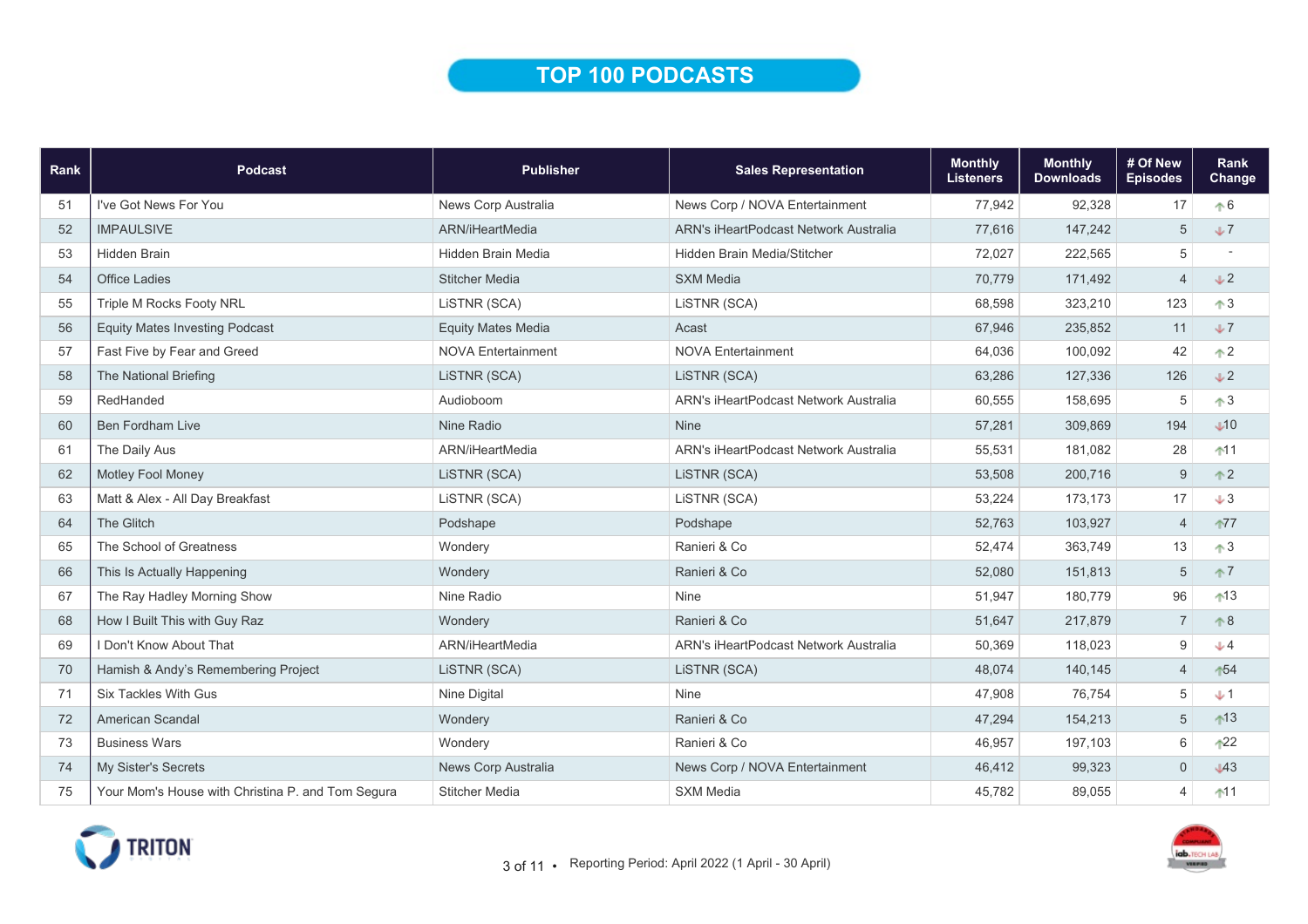# TOP 100 PODCASTS

| Rank | <b>Podcast</b>                                          | <b>Publisher</b>                   | <b>Sales Representation</b>                  | <b>Monthly</b><br><b>Listeners</b> | <b>Monthly</b><br><b>Downloads</b> | # Of New<br><b>Episodes</b> | Rank<br>Change |
|------|---------------------------------------------------------|------------------------------------|----------------------------------------------|------------------------------------|------------------------------------|-----------------------------|----------------|
| 76   | <b>FOX FOOTY Podcasts</b>                               | News Corp Australia                | News Corp / NOVA Entertainment               | 45,633                             | 145,893                            | 19                          | $\bigwedge$    |
| 77   | <b>WTF with Marc Maron Podcast</b>                      | <b>Stitcher Media</b>              | <b>SXM Media</b>                             | 44,769                             | 173,855                            | 10                          | $\uparrow$ 2   |
| 78   | F1 Nation                                               | Audioboom                          | <b>ARN's iHeartPodcast Network Australia</b> | 44,026                             | 69,807                             | 5                           | -49            |
| 79   | Ologies with Alie Ward                                  | <b>Stitcher Media</b>              | <b>SXM Media</b>                             | 43,901                             | 105,138                            | $\overline{4}$              | J2             |
| 80   | The Sounding Board                                      | Sports Entertainment Network (SEN) | Sports Entertainment Network (SEN)           | 43,759                             | 129,261                            | 11                          | $^*$ 4         |
| 81   | The Fighter & The Kid                                   | ARN/iHeartMedia                    | ARN's iHeartPodcast Network Australia        | 42,760                             | 136,211                            | 8                           |                |
| 82   | Fake Doctors, Real Friends with Zach and Donald         | ARN/iHeartMedia                    | <b>ARN's iHeartPodcast Network Australia</b> | 42,599                             | 104,862                            | 6                           | J              |
| 83   | Anatomy of Murder                                       | audiochuck/Stitcher                | <b>SXM Media</b>                             | 41,863                             | 102,526                            | 5                           | $\uparrow 6$   |
| 84   | This Is Important                                       | ARN/iHeartMedia                    | ARN's iHeartPodcast Network Australia        | 41,299                             | 81,597                             | 6                           | $+10$          |
| 85   | The Australian's Money Cafe                             | News Corp Australia                | News Corp / NOVA Entertainment               | 40,829                             | 97,990                             | 5                           | $\uparrow$ 3   |
| 86   | Jase & Lauren                                           | ARN/iHeartMedia                    | <b>ARN's iHeartPodcast Network Australia</b> | 40,546                             | 345,594                            | 42                          | J31            |
| 87   | The Space                                               | <b>NOVA Entertainment</b>          | <b>NOVA Entertainment</b>                    | 40,500                             | 138,204                            | 52                          | $\uparrow 4$   |
| 88   | <b>Revisionist History</b>                              | ARN/iHeartMedia                    | <b>ARN's iHeartPodcast Network Australia</b> | 40,422                             | 102,692                            | $\mathbf{1}$                | $+20$          |
| 89   | <b>Real Footy</b>                                       | Nine Publishing                    | <b>Nine</b>                                  | 40,152                             | 82,091                             | 6                           | ↑53            |
| 90   | Somehow Related with Dave O'Neil & Glenn Robbins        | ARN/iHeartMedia                    | <b>ARN's iHeartPodcast Network Australia</b> | 39,875                             | 104,884                            | $\overline{\mathcal{L}}$    | $+7$           |
| 91   | The Generation Why Podcast                              | Wondery                            | Ranieri & Co                                 | 39,572                             | 116,335                            | 6                           | $\uparrow 9$   |
| 92   | Fitzy & Wippa                                           | <b>NOVA Entertainment</b>          | <b>NOVA Entertainment</b>                    | 38,281                             | 213,933                            | 39                          | $+12$          |
| 93   | The Minds of Madness - True Crime Stories               | Wondery                            | Ranieri & Co                                 | 38,058                             | 97,332                             | 2                           | $*19$          |
| 94   | <b>SACKED: AFL</b>                                      | News Corp Australia                | News Corp / NOVA Entertainment               | 38,026                             | 73,955                             | $\overline{7}$              | Debut          |
| 95   | Stuff They Don't Want You To Know                       | ARN/iHeartMedia                    | ARN's iHeartPodcast Network Australia        | 37,828                             | 235,338                            | 23                          | $\bigcup$ 13   |
| 96   | Two Hot Takes                                           | Audioboom                          | ARN's iHeartPodcast Network Australia        | 37,783                             | 71,962                             | $\overline{4}$              | $+23$          |
| 97   | Kate, Tim & Joel                                        | <b>NOVA Entertainment</b>          | <b>NOVA Entertainment</b>                    | 37,766                             | 585,701                            | 28                          | $\bigcup$ 10   |
| 98   | Morning Glory with Matty Johns                          | Sports Entertainment Network (SEN) | Sports Entertainment Network (SEN)           | 36,745                             | 68.750                             | 49                          | $\uparrow 5$   |
| 99   | <b>Naked City</b>                                       | Nine Publishing                    | <b>Nine</b>                                  | 36,525                             | 85,134                             | $\overline{1}$              | Return         |
| 100  | Nothing much happens; bedtime stories to help you sleep | <b>Stitcher Media</b>              | <b>SXM Media</b>                             | 36,436                             | 151,710                            | 4                           | $*15$          |



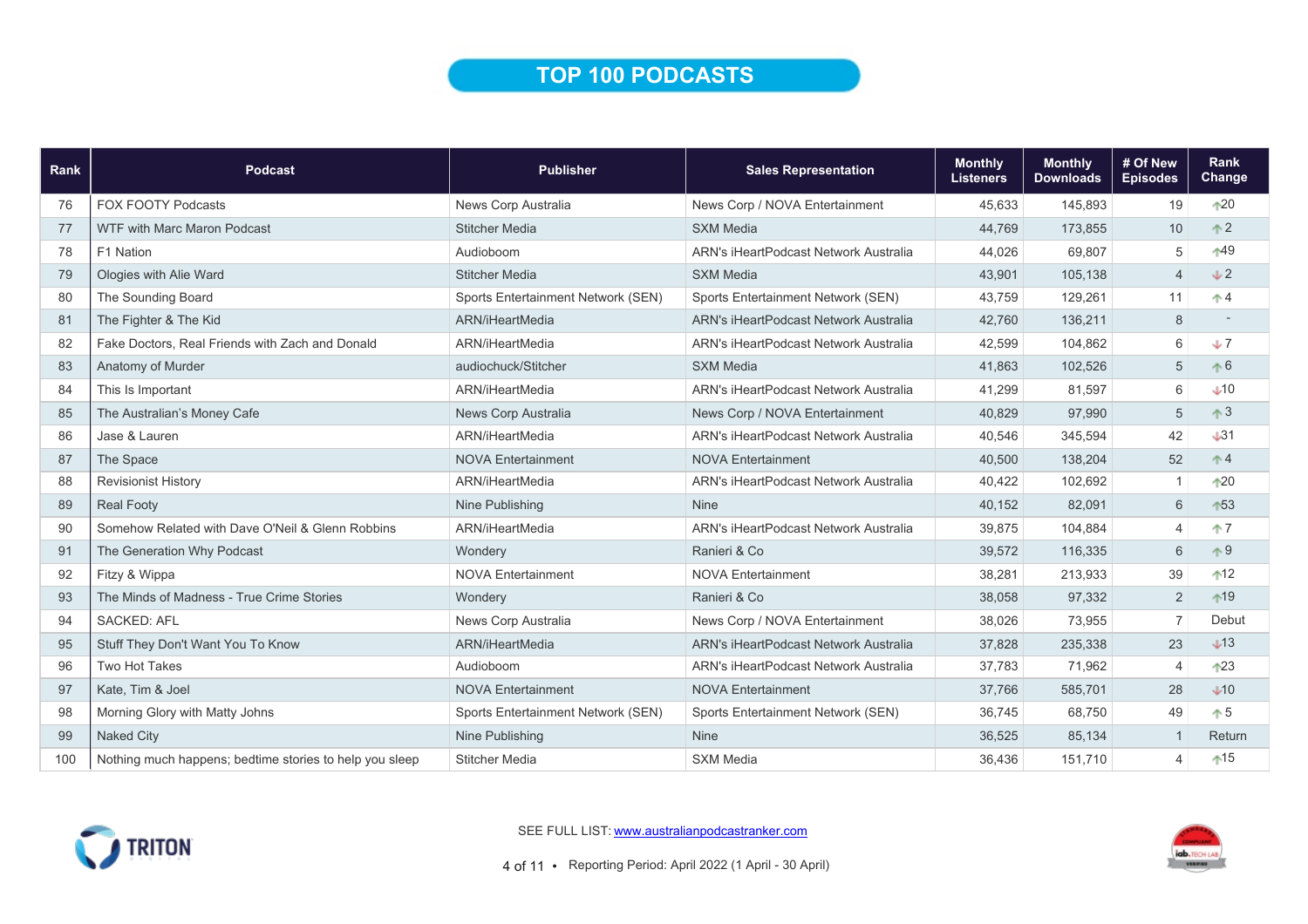# April 2022 Australian Podcast Ranker

### AUSTRALIAN-MADE TOP 100 PODCASTS

#### Australian Made Podcasts Ranked by Monthly Listeners in Australia

| Rank           | Podcast                                              | <b>Publisher</b>          | <b>Sales Representation</b>           | <b>Monthly</b><br><b>Listeners</b> | <b>Monthly</b><br><b>Downloads</b> | # Of New<br><b>Episodes</b> | Rank<br><b>Change</b> |
|----------------|------------------------------------------------------|---------------------------|---------------------------------------|------------------------------------|------------------------------------|-----------------------------|-----------------------|
|                | Hamish & Andy                                        | LISTNR (SCA)              | LISTNR (SCA)                          | 937,086                            | 1,899,447                          | $\overline{4}$              |                       |
| 2              | Casefile True Crime                                  | Audioboom                 | ARN's iHeartPodcast Network Australia | 920,589                            | 2,254,068                          | 6                           |                       |
| 3              | 7am                                                  | Schwartz Media            | LISTNR (SCA)                          | 425,823                            | 1,624,421                          | 22                          | $\triangle$ 2         |
| $\overline{4}$ | The Kyle & Jackie O Show                             | ARN/iHeartMedia           | ARN's iHeartPodcast Network Australia | 425,603                            | 1,737,010                          | 81                          | $+1$                  |
| 5              | Life Uncut with Brittany Hockley and Laura Byrne     | ARN/iHeartMedia           | ARN's iHeartPodcast Network Australia | 400,905                            | 1,110,448                          | 9                           | $+1$                  |
| 6              | Liar, Liar: Melissa Caddick and the Missing Millions | Nine Publishing           | <b>Nine</b>                           | 343,633                            | 553,431                            | 6                           | Debut                 |
| $\overline{7}$ | The Update                                           | <b>NOVA Entertainment</b> | <b>NOVA Entertainment</b>             | 247,710                            | 521,386                            | 51                          |                       |
| 8              | I Catch Killers with Gary Jubelin                    | News Corp Australia       | News Corp / NOVA Entertainment        | 244,438                            | 840,920                            | 8                           | $\uparrow$ 3          |
| 9              | The Imperfects                                       | ARN/iHeartMedia           | ARN's iHeartPodcast Network Australia | 237,041                            | 478,725                            | 5                           | $\uparrow 8$          |
| 10             | It's A Lot with Abbie Chatfield                      | LISTNR (SCA)              | LISTNR (SCA)                          | 224,404                            | 525,516                            | 8                           | J <sub>2</sub>        |
| 11             | Sky News Australia Update                            | News Corp Australia       | News Corp / NOVA Entertainment        | 217,668                            | 517,305                            | $\mathbf{1}$                | $+1$                  |
| 12             | From The Newsroom                                    | News Corp Australia       | News Corp / NOVA Entertainment        | 208,615                            | 409,347                            | 40                          | $+3$                  |
| 13             | Triple M Footy AFL                                   | LISTNR (SCA)              | LISTNR (SCA)                          | 193,358                            | 518,090                            | 107                         | $*16$                 |
| 14             | Rush Hour with JB and Billy                          | LISTNR (SCA)              | LISTNR (SCA)                          | 168,670                            | 435,964                            | 143                         | $+1$                  |
| 15             | The Howie Games                                      | LiSTNR (SCA)              | LISTNR (SCA)                          | 160,391                            | 657,464                            | 6                           | $+3$                  |
| 16             | She's On The Money                                   | ARN/iHeartMedia           | ARN's iHeartPodcast Network Australia | 158,921                            | 728,007                            | 12                          | $+3$                  |
| 17             | Chat 10 Looks 3                                      | <b>DM Podcasts</b>        | <b>NOVA Entertainment</b>             | 146,339                            | 313,371                            | 2                           | $*47$                 |
| 18             | What the Flux                                        | <b>NOVA Entertainment</b> | <b>NOVA Entertainment</b>             | 142,399                            | 255,291                            | 17                          | $+4$                  |
| 19             | So Dramatic! with Megan Pustetto                     | <b>NOVA Entertainment</b> | <b>NOVA Entertainment</b>             | 134,933                            | 354,842                            | 17                          |                       |
| 20             | Just the Gist                                        | LISTNR (SCA)              | LiSTNR (SCA)                          | 133,671                            | 268,778                            | 5                           |                       |
| 21             | The Scorecard with Liam Flanagan                     | LISTNR (SCA)              | LISTNR (SCA)                          | 127,535                            | 193,649                            | 19                          | J <sub>5</sub>        |
| 22             | The Briefing                                         | LiSTNR (SCA)              | LISTNR (SCA)                          | 127,141                            | 474,899                            | 25                          | J <sub>2</sub>        |
| 23             | Life and Crimes with Andrew Rule                     | News Corp Australia       | News Corp / NOVA Entertainment        | 125,509                            | 360,405                            | $\sqrt{5}$                  |                       |
| 24             | The Matty Johns podcast                              | News Corp Australia       | News Corp / NOVA Entertainment        | 122,634                            | 328,973                            | 9                           | $\uparrow$ 2          |
| 25             | <b>Nine News</b>                                     | Nine Radio                | <b>Nine</b>                           | 113,151                            | 246,980                            | 499                         | $J$ 4                 |

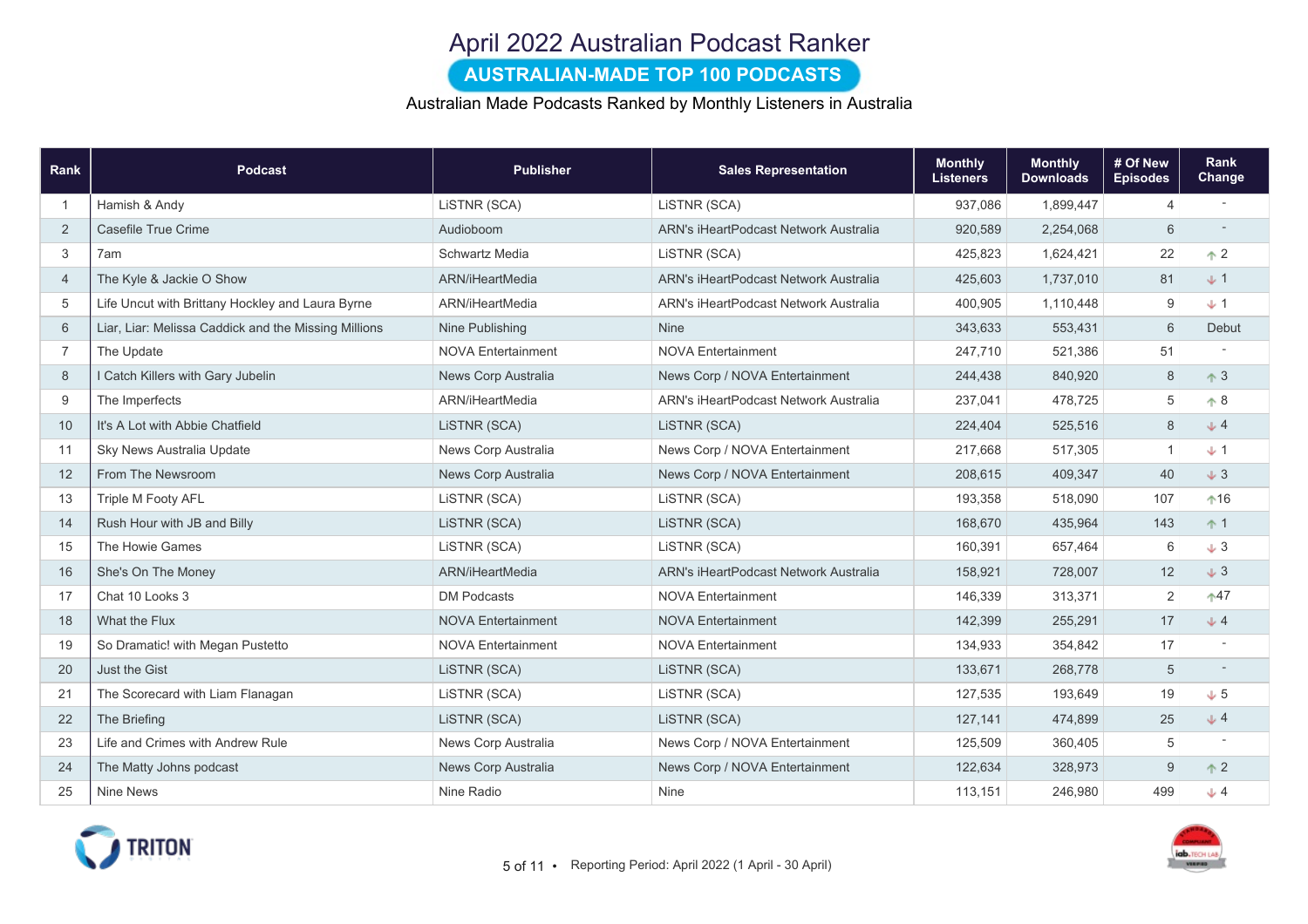### AUSTRALIAN-MADE TOP 100 PODCASTS

| Rank | <b>Podcast</b>                                | <b>Publisher</b>                   | <b>Sales Representation</b>           | <b>Monthly</b><br><b>Listeners</b> | <b>Monthly</b><br><b>Downloads</b> | # Of New<br><b>Episodes</b> | Rank<br>Change |
|------|-----------------------------------------------|------------------------------------|---------------------------------------|------------------------------------|------------------------------------|-----------------------------|----------------|
| 26   | News with                                     | Nine Publishing                    | <b>Nine</b>                           | 111,787                            | 402,968                            | 22                          | Debut          |
| 27   | <b>SEN Breakfast</b>                          | Sports Entertainment Network (SEN) | Sports Entertainment Network (SEN)    | 105,666                            | 1,425,540                          | 214                         | $+2$           |
| 28   | Please Explain                                | Nine Publishing                    | Nine                                  | 102,874                            | 471,533                            | 25                          | $+1$           |
| 29   | <b>Shandee's Story</b>                        | News Corp Australia                | News Corp / NOVA Entertainment        | 98,716                             | 206,516                            | 0                           | $\sqrt{21}$    |
| 30   | The Betoota Advocate Podcast                  | <b>DM Podcasts</b>                 | <b>NOVA Entertainment</b>             | 91,800                             | 194,743                            | 11                          | $+1$           |
| 31   | The Marty Sheargold Show - Triple M Melbourne | LISTNR (SCA)                       | LISTNR (SCA)                          | 89,567                             | 268,163                            | 37                          | $+9$           |
| 32   | Toni and Ryan                                 | ARN/iHeartMedia                    | ARN's iHeartPodcast Network Australia | 88,604                             | 241,341                            | 16                          | $+4$           |
| 33   | Whateley                                      | Sports Entertainment Network (SEN) | Sports Entertainment Network (SEN)    | 78,400                             | 975,323                            | 132                         | $+3$           |
| 34   | I've Got News For You                         | News Corp Australia                | News Corp / NOVA Entertainment        | 77,942                             | 92,328                             | 17                          | $\uparrow$ 4   |
| 35   | <b>Triple M Rocks Footy NRL</b>               | LISTNR (SCA)                       | LISTNR (SCA)                          | 68,598                             | 323,210                            | 123                         | $\uparrow$ 4   |
| 36   | <b>Equity Mates Investing Podcast</b>         | <b>Equity Mates Media</b>          | Acast                                 | 67,946                             | 235,852                            | 11                          | $+4$           |
| 37   | Fast Five by Fear and Greed                   | <b>NOVA Entertainment</b>          | <b>NOVA Entertainment</b>             | 64,036                             | 100,092                            | 42                          | $\uparrow$ 3   |
| 38   | The National Briefing                         | LISTNR (SCA)                       | LISTNR (SCA)                          | 63,286                             | 127,336                            | 126                         | $+1$           |
| 39   | <b>Ben Fordham Live</b>                       | Nine Radio                         | <b>Nine</b>                           | 57,281                             | 309,869                            | 194                         | $+6$           |
| 40   | The Daily Aus                                 | ARN/iHeartMedia                    | ARN's iHeartPodcast Network Australia | 55,531                             | 181,082                            | 28                          | $+8$           |
| 41   | <b>Motley Fool Money</b>                      | LISTNR (SCA)                       | LISTNR (SCA)                          | 53,508                             | 200,716                            | 9                           | $\uparrow$ 2   |
| 42   | Matt & Alex - All Day Breakfast               | LISTNR (SCA)                       | LISTNR (SCA)                          | 53,224                             | 173,173                            | 17                          | $+1$           |
| 43   | The Glitch                                    | Podshape                           | Podshape                              | 52,763                             | 103,927                            | $\overline{4}$              | 139            |
| 44   | The Ray Hadley Morning Show                   | Nine Radio                         | Nine                                  | 51,947                             | 180,779                            | 96                          | $\uparrow 6$   |
| 45   | Hamish & Andy's Remembering Project           | LISTNR (SCA)                       | LISTNR (SCA)                          | 48,074                             | 140,145                            | $\overline{4}$              | $*26$          |
| 46   | <b>Six Tackles With Gus</b>                   | Nine Digital                       | <b>Nine</b>                           | 47,908                             | 76,754                             | 5                           | $+1$           |
| 47   | <b>My Sister's Secrets</b>                    | News Corp Australia                | News Corp / NOVA Entertainment        | 46,412                             | 99,323                             | $\mathbf 0$                 | $\sqrt{23}$    |
| 48   | <b>FOX FOOTY Podcasts</b>                     | News Corp Australia                | News Corp / NOVA Entertainment        | 45,633                             | 145,893                            | 19                          | $+10$          |
| 49   | The Sounding Board                            | Sports Entertainment Network (SEN) | Sports Entertainment Network (SEN)    | 43,759                             | 129,261                            | 11                          | $\uparrow$ 2   |
| 50   | The Australian's Money Cafe                   | News Corp Australia                | News Corp / NOVA Entertainment        | 40,829                             | 97,990                             | 5                           | $\uparrow$ 3   |



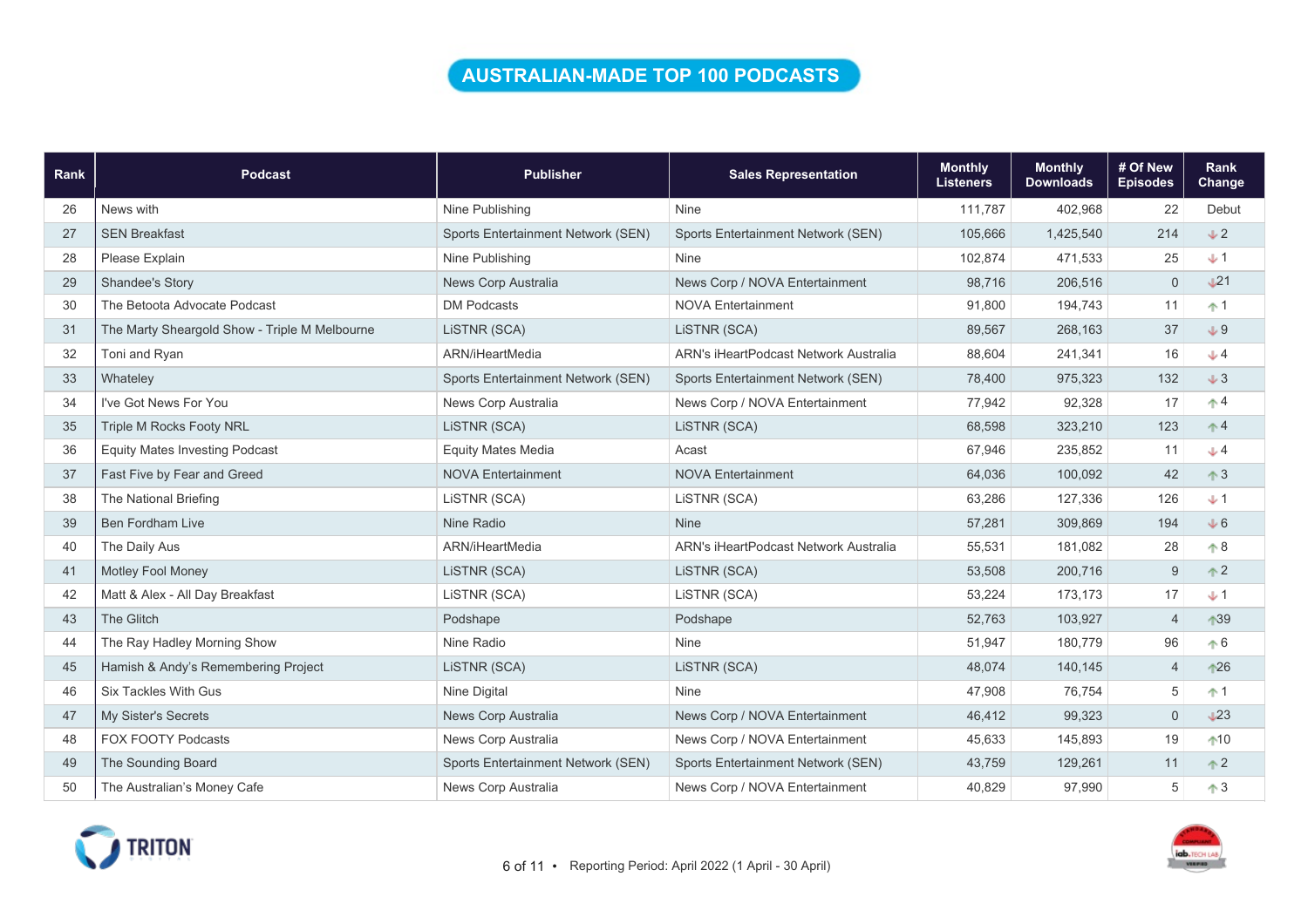### AUSTRALIAN-MADE TOP 100 PODCASTS

| Rank | <b>Podcast</b>                                   | <b>Publisher</b>                   | <b>Sales Representation</b>                  | <b>Monthly</b><br><b>Listeners</b> | <b>Monthly</b><br><b>Downloads</b> | # Of New<br><b>Episodes</b> | Rank<br>Change  |
|------|--------------------------------------------------|------------------------------------|----------------------------------------------|------------------------------------|------------------------------------|-----------------------------|-----------------|
| 51   | Jase & Lauren                                    | ARN/iHeartMedia                    | ARN's iHeartPodcast Network Australia        | 40,546                             | 345,594                            | 42                          | $+15$           |
| 52   | The Space                                        | <b>NOVA Entertainment</b>          | <b>NOVA Entertainment</b>                    | 40,500                             | 138,204                            | 52                          | $\uparrow$ 2    |
| 53   | <b>Real Footy</b>                                | Nine Publishing                    | Nine                                         | 40,152                             | 82,091                             | 6                           | $+30$           |
| 54   | Somehow Related with Dave O'Neil & Glenn Robbins | ARN/iHeartMedia                    | ARN's iHeartPodcast Network Australia        | 39,875                             | 104,884                            | $\overline{4}$              | $\uparrow 5$    |
| 55   | Fitzy & Wippa                                    | <b>NOVA Entertainment</b>          | <b>NOVA Entertainment</b>                    | 38,281                             | 213,933                            | 39                          | $+7$            |
| 56   | <b>SACKED: AFL</b>                               | News Corp Australia                | News Corp / NOVA Entertainment               | 38,026                             | 73,955                             | $\overline{7}$              | $137$           |
| 57   | Kate, Tim & Joel                                 | <b>NOVA Entertainment</b>          | <b>NOVA Entertainment</b>                    | 37,766                             | 585,701                            | 28                          | $+5$            |
| 58   | Morning Glory with Matty Johns                   | Sports Entertainment Network (SEN) | Sports Entertainment Network (SEN)           | 36,745                             | 68,750                             | 49                          | $\uparrow$ 3    |
| 59   | <b>Naked City</b>                                | Nine Publishing                    | <b>Nine</b>                                  | 36,525                             | 85,134                             | $\mathbf{1}$                | ↑89             |
| 60   | The Chaser Report                                | The Chaser                         | Acast                                        | 36,124                             | 201,870                            | 15                          | $\sqrt{15}$     |
| 61   | Fox Sports Audio Bulletin                        | News Corp Australia                | News Corp / NOVA Entertainment               | 35,284                             | 77,604                             | 29                          | $12$            |
| 62   | Will & Woody                                     | ARN/iHeartMedia                    | <b>ARN's iHeartPodcast Network Australia</b> | 34,138                             | 77.726                             | 45                          | $+7$            |
| 63   | Paul Murray Live                                 | News Corp Australia                | News Corp / NOVA Entertainment               | 33,744                             | 172,501                            | 21                          | $15$            |
| 64   | Mornings with Neil Mitchell                      | Nine Radio                         | <b>Nine</b>                                  | 33,576                             | 128,554                            | 150                         | $\bigcup_{22}$  |
| 65   | Jonesy & Amanda's JAMcast!                       | ARN/iHeartMedia                    | ARN's iHeartPodcast Network Australia        | 32,830                             | 111,947                            | 74                          | $+16$           |
| 66   | Hot Nights with Abbie Chatfield                  | LISTNR (SCA)                       | LISTNR (SCA)                                 | 32,780                             | 75,250                             | 20                          | 22              |
| 67   | <b>The Nutrition Couch</b>                       | ARN/iHeartMedia                    | ARN's iHeartPodcast Network Australia        | 32,348                             | 87,160                             | $9\,$                       | $\triangle$ 8   |
| 68   | Fear and Greed                                   | <b>NOVA Entertainment</b>          | <b>NOVA Entertainment</b>                    | 31,975                             | 196,376                            | 73                          | $\uparrow$ 2    |
| 69   | Something To Talk About with Samantha Armytage   | News Corp Australia                | News Corp / NOVA Entertainment               | 31,884                             | 87,080                             | $\overline{4}$              | $+1$            |
| 70   | The West Live                                    | West Australian Newspapers         | West Australian Newspapers                   | 31,785                             | 102,202                            | 358                         | $\downarrow$ 13 |
| 71   | Roo. Ditts & Loz for Breakfast                   | LISTNR (SCA)                       | LISTNR (SCA)                                 | 31,610                             | 68,531                             | 37                          | $+8$            |
| 72   | <b>Hourly News Bulletins</b>                     | Nine Radio                         | <b>Nine</b>                                  | 31,332                             | 47,272                             | 2,544                       | $\uparrow$ 4    |
| 73   | We Don't Have Time For This                      | ARN/iHeartMedia                    | ARN's iHeartPodcast Network Australia        | 30,890                             | 67,856                             | $\overline{7}$              | $+4$            |
| 74   | Healthy-ish                                      | News Corp Australia                | News Corp / NOVA Entertainment               | 30,457                             | 137,710                            | 21                          | $\sqrt{2}$      |
| 75   | Triple M Breakfast with Marto & Margaux          | LISTNR (SCA)                       | LISTNR (SCA)                                 | 29,696                             | 59,204                             | 32                          | $121$           |

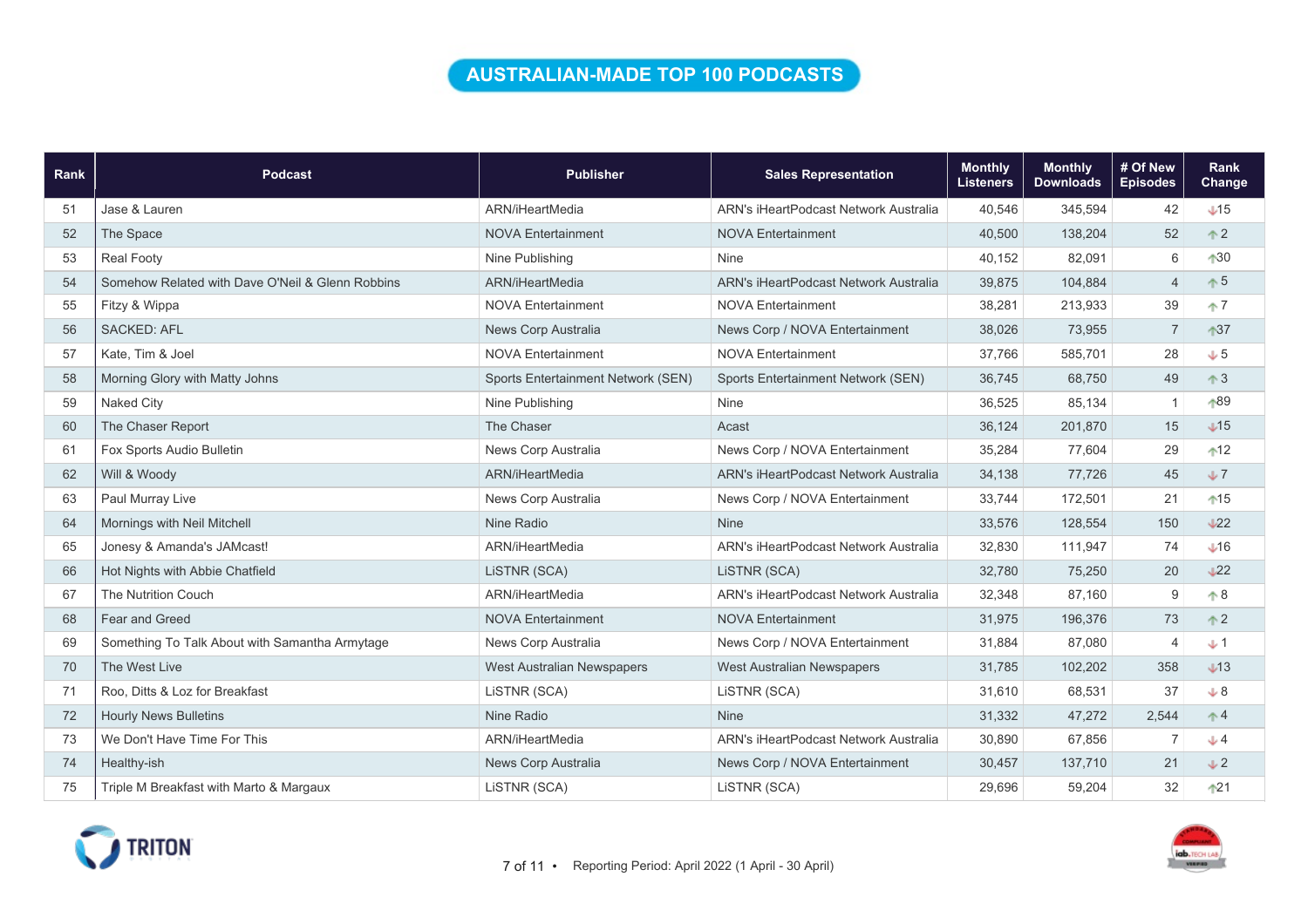### AUSTRALIAN-MADE TOP 100 PODCASTS

| <b>Rank</b> | <b>Podcast</b>                                                   | <b>Publisher</b>                   | <b>Sales Representation</b>           | <b>Monthly</b><br><b>Listeners</b> | <b>Monthly</b><br><b>Downloads</b> | # Of New<br><b>Episodes</b> | Rank<br><b>Change</b> |
|-------------|------------------------------------------------------------------|------------------------------------|---------------------------------------|------------------------------------|------------------------------------|-----------------------------|-----------------------|
| 76          | <b>TOFOP</b>                                                     | <b>TOFOP Productions</b>           | Whooshkaa                             | 29,510                             | 64,493                             | $\overline{4}$              | $+3$                  |
| 77          | Chrissie, Sam & Browny                                           | <b>NOVA Entertainment</b>          | <b>NOVA Entertainment</b>             | 29,164                             | 233,825                            | 34                          | $+21$                 |
| 78          | The Lost Ones                                                    | News Corp Australia                | News Corp / NOVA Entertainment        | 28,318                             | 52,115                             | $\overline{4}$              | Debut                 |
| 79          | Allan & Carly - Hit WA                                           | LISTNR (SCA)                       | LISTNR (SCA)                          | 27,795                             | 30,829                             | 51                          | $\sqrt{45}$           |
| 80          | 3AW Breakfast with Ross and Russel                               | Nine Radio                         | <b>Nine</b>                           | 27,063                             | 134,051                            | 146                         | $+13$                 |
| 81          | The Rise & Conquer Podcast with Georgie Stevenson                | ARN/iHeartMedia                    | ARN's iHeartPodcast Network Australia | 26,753                             | 84,068                             | 5                           | $\sqrt{15}$           |
| 82          | The NRL SuperCoach Podcast                                       | News Corp Australia                | News Corp / NOVA Entertainment        | 26,046                             | 50,988                             | 9                           | $+2$                  |
| 83          | <b>Beyond The Likes</b>                                          | <b>DM Podcasts</b>                 | <b>NOVA Entertainment</b>             | 26,009                             | 46,366                             | 3                           | $+3$                  |
| 84          | Rusty's Garage                                                   | LISTNR (SCA)                       | LISTNR (SCA)                          | 25,899                             | 76,045                             | 6                           | 127                   |
| 85          | Credlin                                                          | News Corp Australia                | News Corp / NOVA Entertainment        | 25,886                             | 126,073                            | 21                          | $+10$                 |
| 86          | So Dramatic! Daily                                               | <b>NOVA Entertainment</b>          | <b>NOVA Entertainment</b>             | 25,780                             | 70,578                             | 20                          | $12$                  |
| 87          | <b>FORTY</b>                                                     | LISTNR (SCA)                       | LISTNR (SCA)                          | 25,755                             | 67,634                             | 3                           | $+2$                  |
| 88          | That's Enough Already with Urzila Carlson                        | LiSTNR (SCA)                       | LISTNR (SCA)                          | 25,674                             | 53,200                             | 3                           | Debut                 |
| 89          | <b>Get Started Investing</b>                                     | <b>Equity Mates Media</b>          | Acast                                 | 25,557                             | 74,492                             | 5                           | $+2$                  |
| 90          | The Jess Rowe Big Talk Show                                      | LISTNR (SCA)                       | LISTNR (SCA)                          | 25,441                             | 47,120                             | $\overline{2}$              | $+3$                  |
| 91          | Where's Your Head At?                                            | <b>DM Podcasts</b>                 | <b>NOVA Entertainment</b>             | 25,380                             | 44,727                             | 5                           | $+1$                  |
| 92          | Phoebe's Fall                                                    | Nine Publishing                    | <b>Nine</b>                           | 25,070                             | 39,665                             |                             | Debut                 |
| 93          | <b>Your Morning Mantra</b>                                       | Podshape                           | Podshape                              | 24,603                             | 101,246                            | 40                          | $+1$                  |
| 94          | Carrie & Tommy                                                   | LISTNR (SCA)                       | LISTNR (SCA)                          | 24,079                             | 72,361                             | 135                         | J34                   |
| 95          | The V8 Sleuth Podcast                                            | Motorsport Podcast Network         | Whooshkaa                             | 23,881                             | 54,275                             | $\overline{7}$              | $+4$                  |
| 96          | Triple M Breakfast with MG, Jess & Pagey - 104.9 Triple M Sydney | LISTNR (SCA)                       | LISTNR (SCA)                          | 23,478                             | 114,992                            | 64                          | 122                   |
| 97          | Drive with Joel & Fletch                                         | Sports Entertainment Network (SEN) | Sports Entertainment Network (SEN)    | 23,153                             | 278,678                            | 142                         | $+9$                  |
| 98          | The Bolt Report                                                  | News Corp Australia                | News Corp / NOVA Entertainment        | 22,920                             | 94,907                             | 15                          | $+5$                  |
| 99          | The Front                                                        | News Corp Australia                | News Corp / NOVA Entertainment        | 22,668                             | 37,093                             | 27                          | Debut                 |
| 100         | The You Project                                                  | <b>NOVA Entertainment</b>          | <b>NOVA Entertainment</b>             | 22,601                             | 329,315                            | 32                          | $+5$                  |



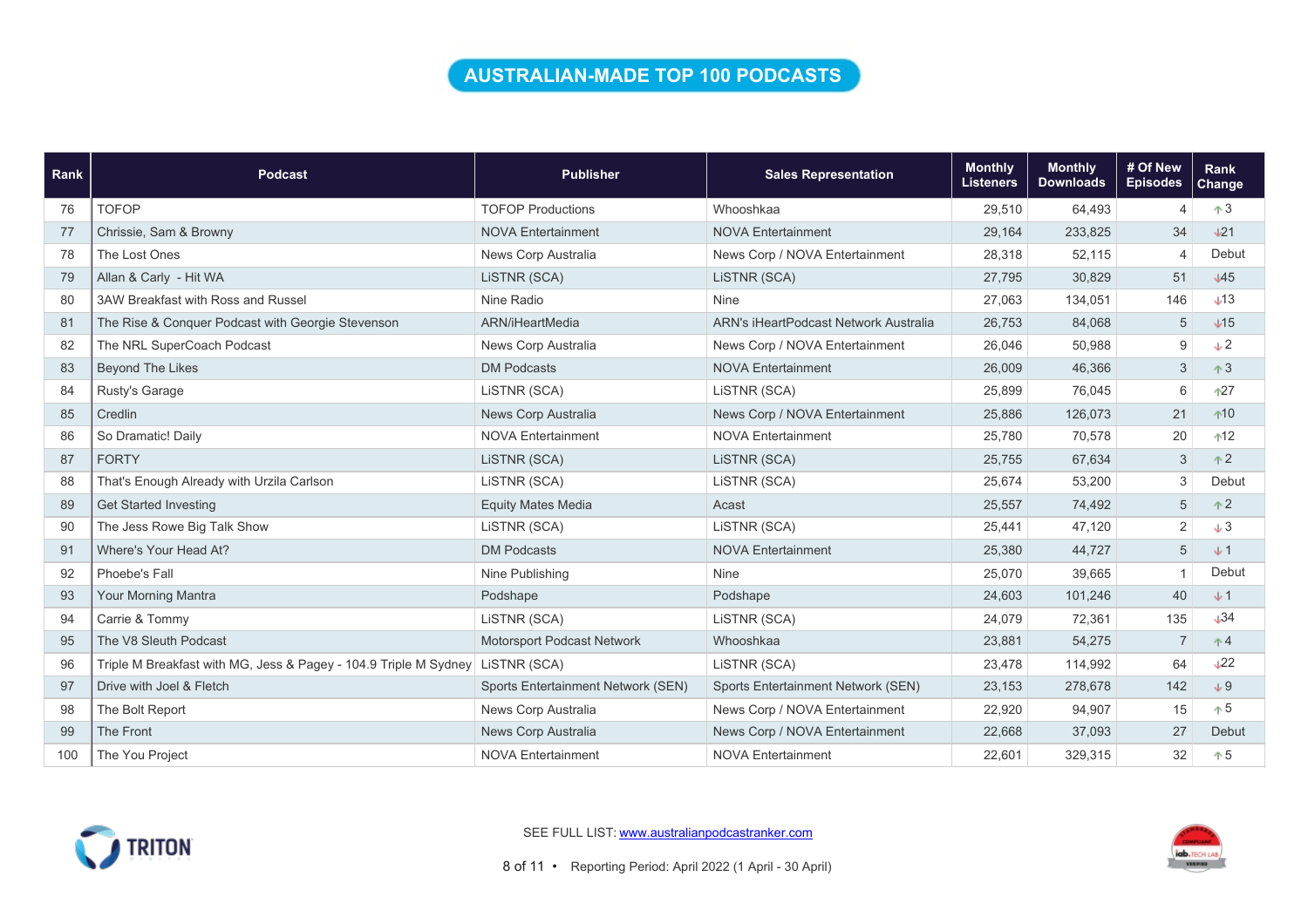# April 2022 Australian Podcast Ranker

#### **TOP 10 PUBLISHERS**

Publishers Ranked by Monthly Listeners in Australia

| Rank           | <b>Publisher</b>          | <b>Sales Representation</b>           | <b>Monthly Listeners</b> | <b>Monthly Downloads</b> | <b>Rank Change</b>       |
|----------------|---------------------------|---------------------------------------|--------------------------|--------------------------|--------------------------|
|                | ARN/iHeartMedia           | ARN's iHeartPodcast Network Australia | 3,319,309                | 15,621,945               |                          |
| 2              | LISTNR (SCA)              | LISTNR (SCA)                          | 2,985,025                | 9,098,267                |                          |
| 3              | Audioboom                 | ARN's iHeartPodcast Network Australia | 2,251,923                | 6,707,471                | $\overline{\phantom{a}}$ |
| $\overline{4}$ | Stitcher                  | <b>SXM Media</b>                      | 1,803,972                | 6,306,407                | $\overline{\phantom{a}}$ |
| 5              | News Corp Australia       | News Corp / NOVA Entertainment        | 1,516,270                | 4,797,320                |                          |
| 6              | Wondery                   | Ranieri & Co                          | 1,196,116                | 4,528,861                |                          |
| $\overline{ }$ | Nine                      | Nine                                  | 1,060,175                | 3,878,213                | $+1$                     |
| 8              | <b>NOVA Entertainment</b> | <b>NOVA Entertainment</b>             | 899,448                  | 3,759,320                | $+$ 1                    |
| 9              | <b>DM Podcasts</b>        | <b>NOVA Entertainment</b>             | 477,100                  | 1,059,762                | $+1$                     |
| 10             | <b>Schwartz Media</b>     | LISTNR (SCA) / Schwartz Media         | 435,456                  | 1,631,632                | $+$ 1                    |



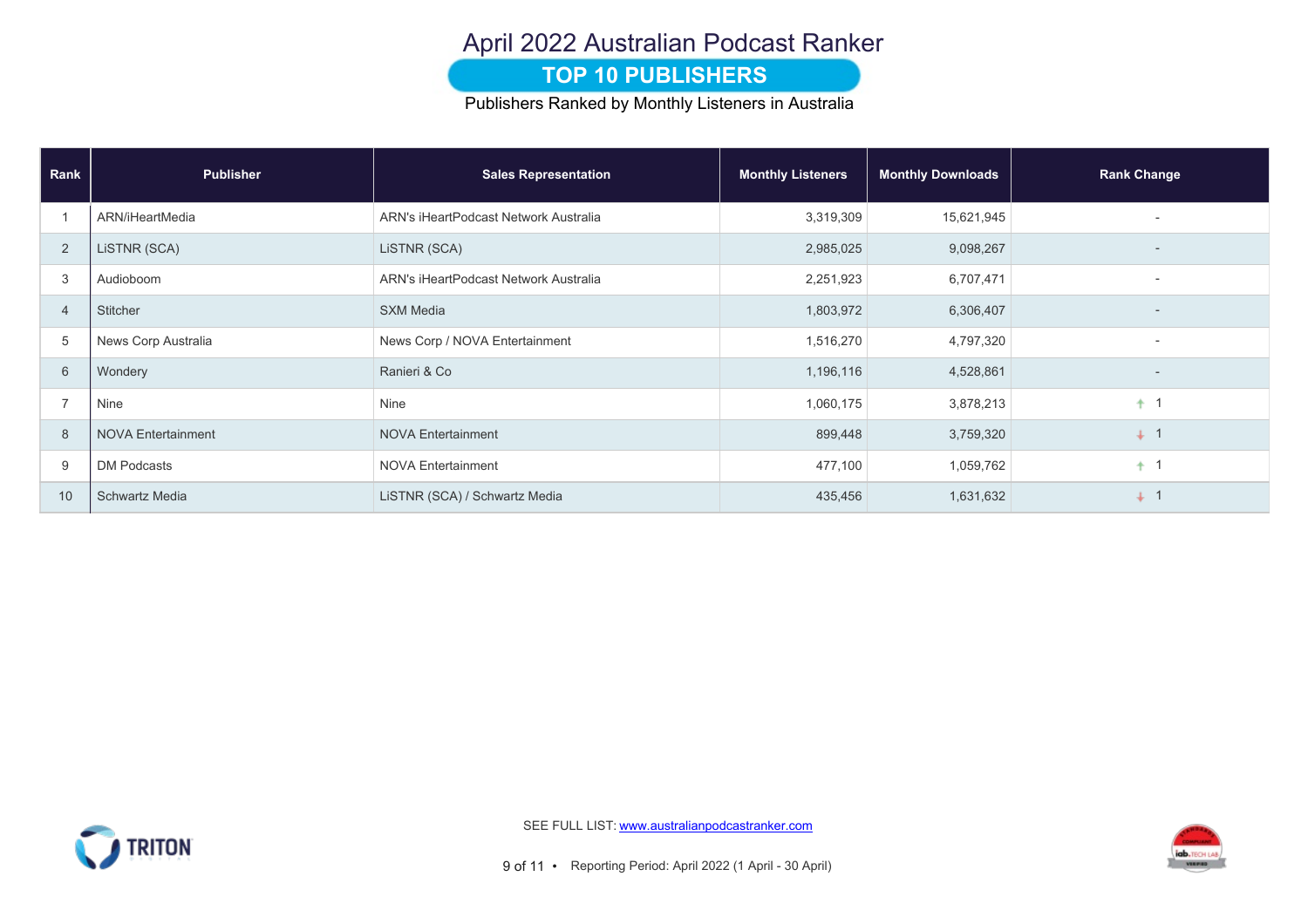# Overall Monthly Downloads from Participating Publishers in the Australian Podcast Ranker

Includes all Measured Podcasts from all Participating Publishers